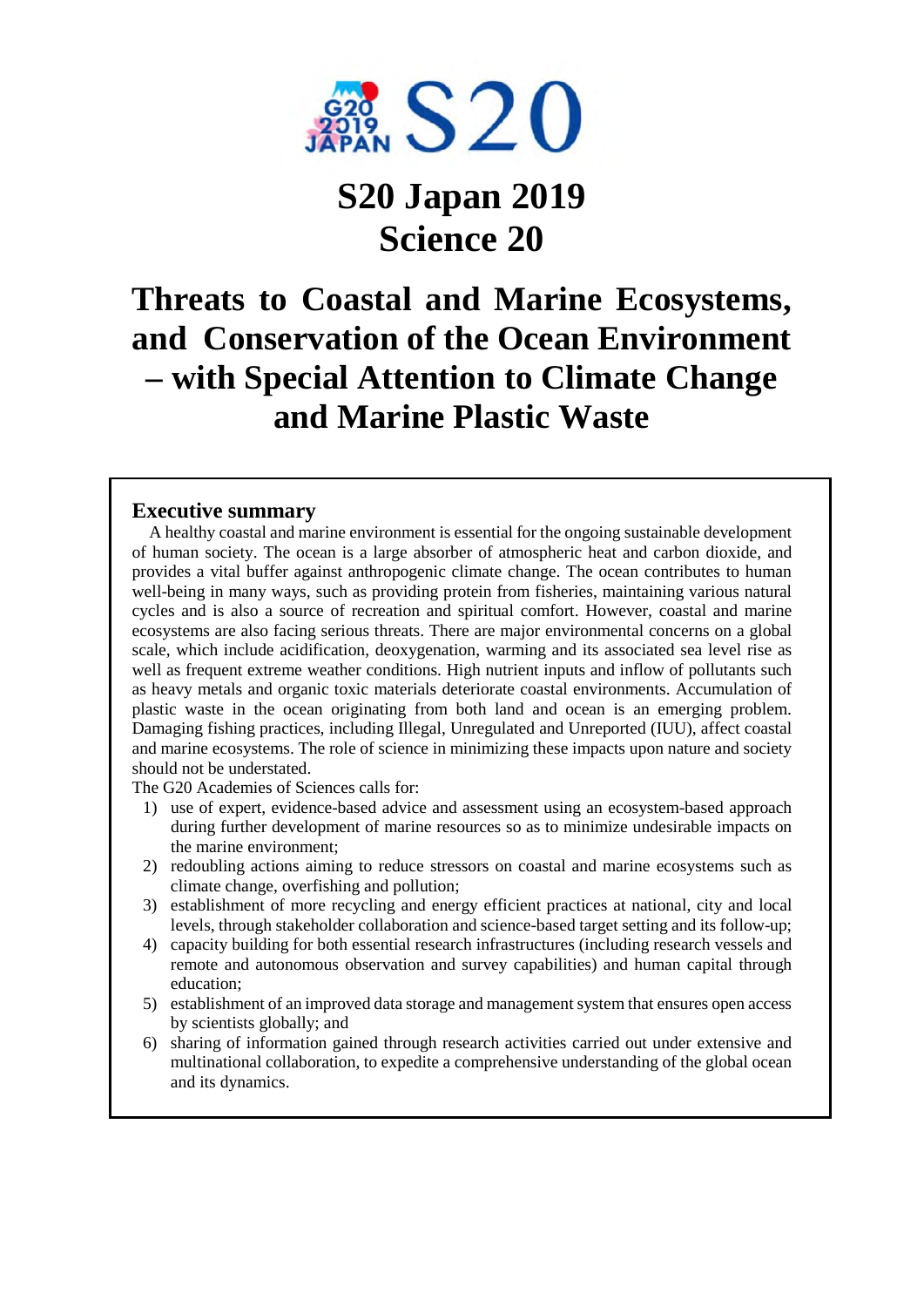The ocean is a key component of our global ecosystem. As the main heat reservoir in the climate system, it has contributed greatly to stabilizing atmospheric climate. The ocean's ongoing uptake of heat and carbon dioxide represents the single-most important natural buffer against man-made changes to the atmosphere.

The ocean also houses rich biological communities, encompassing more biological diversity than is found on land, providing a variety of contributions to human well-being. These benefits include 17~20% of food protein (FAO, 2018), approximately half of the annual oxygen production on Earth, as well as over 20,000 substances of pharmacological interest, while also being a source of recreation and spiritual inspiration.

Coastal and marine ecosystems, however, face serious and escalating threats from human activity. Climate change caused by an increase of atmospheric carbon dioxide concentration is warming, acidifying and deoxygenating the ocean. Plastic waste is now a widespread pollutant and the ocean is an accumulation point for other contaminants.

These crises have already been well recognized by various forums, and to overcome these threats, action targets have been set under various UN systems, such as the Aichi Biodiversity Targets in the Convention on Biological Diversity and Sustainable Development Goals (SDGs), especially SDG 14 focusing on conservation of the oceans and sustainable utilization of marine resources. To promote achievement of these targets, the General Assembly of the UN has designated the years 2021-2030 as the Decade of Ocean Science for Sustainable Development, based on the proposal prepared by the Intergovernmental Oceanographic Commission of UNESCO.

The ocean is one integrated global system, so collaboration across all nations and sectors is needed to accomplish the targets and to safeguard this vital ecosystem. The role for science in meeting them cannot be overstated.

## **1. Global warming, ocean acidification, and ocean deoxygenation – three threats to the ocean associated with human activity and global environmental change**

The geographic distribution of marine species is rapidly changing in response to global warming and human activity. Species that fail to adapt or change their distributions and life cycles rapidly enough to cope with these changes may be at risk of extinction. Such disruptions to coastal and marine ecosystems may have as yet unknown consequences for the ecosystem processes upon which humans depend. Sea level rise caused by global warming also poses a serious threat to coastal and shallow-water ecosystems, such as coral reefs, mangrove swamps, salt marshes, macroalgal and seagrass beds, because intense human development in the coastal zone prevents landward migration of these valuable habitats. Furthermore, occasional extreme weather phenomena such as super-typhoons have frequently wreaked serious damage on local communities including fishing facilities. In polar regions, especially the Arctic, the rapid warming and loss of sea ice have already considerably reduced the habitat for marine mammals and other species.

The increase in the atmospheric concentration of carbon dioxide is acidifying ocean waters, which has been recognized as one of major causes of deleterious effects for life on the planet. The impact of ocean acidification may prove to be severe for marine calcifying organisms, such as reef-building corals, snails, oysters, mussels, sea urchins, crabs, lobsters, and others. The impact is especially severe for cold-water species, such as deep-sea corals and shell building planktonic animals. These and related ocean changes may transform the globally expansive open ocean plankton community, with attendant effects on the marine food web and also the exchange with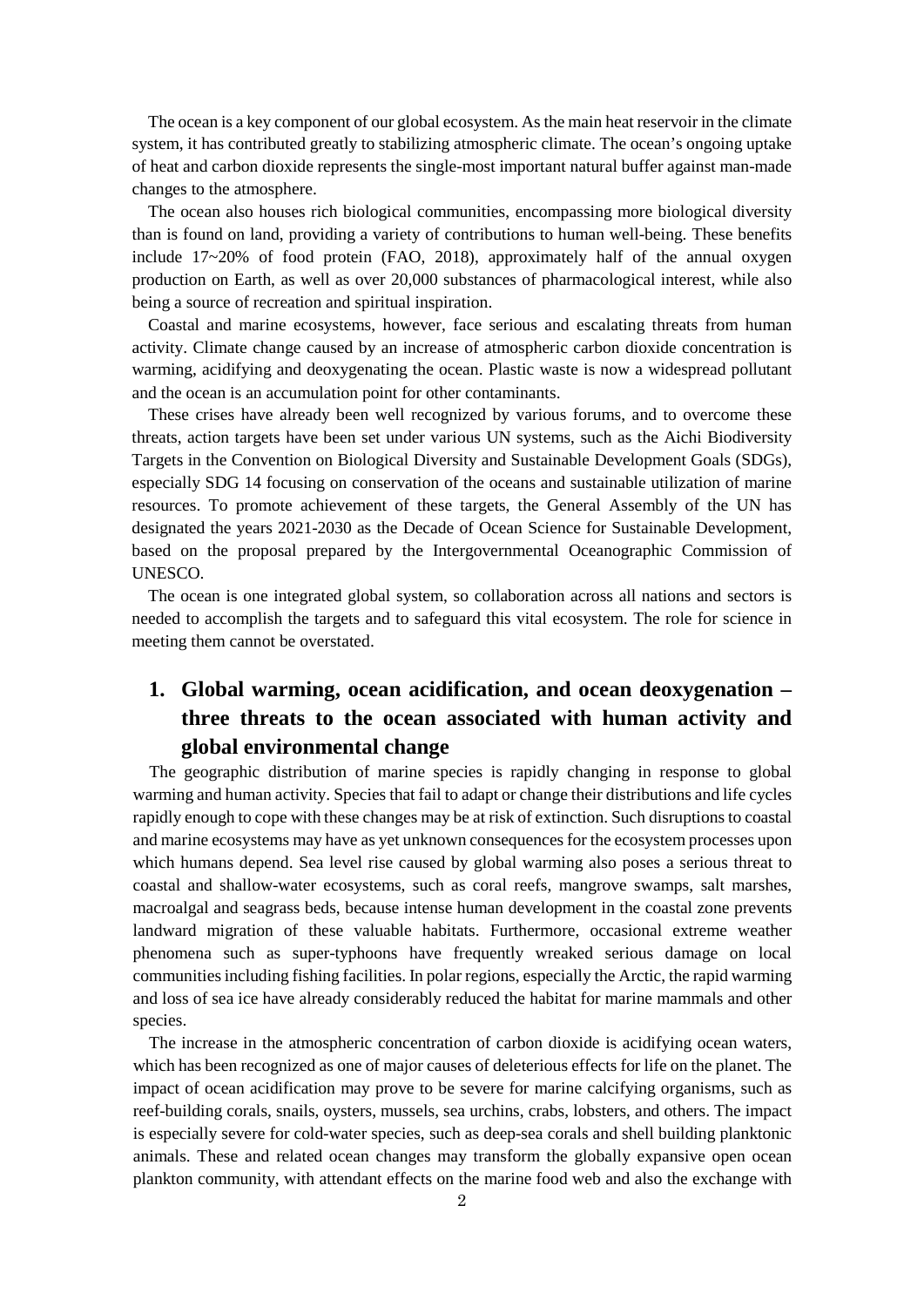the atmosphere of trace gases, including carbon dioxide.

Ocean warming is seriously affecting the world's coral reefs, which are the largest biodiversity hotspots in the oceans. When seawater temperature exceeds a critical threshold, the symbiosis between corals and their algal symbionts breaks down, causing coral "bleaching" events. In conjunction with the influence of ocean acidification, coral reefs are projected to decline by a further 70–90% at 1.5°C increase (high confidence) with larger losses (>99%) at 2ºC increase (very high confidence) by the end of this century (IPCC, 2018).

Ocean deoxygenation is also a threat to marine animals that respire aerobically. A number of animals pass through areas of low oxygen daily to feed at the surface. Any increase in thickness of this area, or further decrease in oxygen levels caused by climate change-induced stratification of the ocean surface increases risk.

Land-based human activity impacts on coastal and marine ecosystems through riverine discharge and nonpoint source pollution. Nutrient over-enrichment caused by high concentrations of nutrients such as nitrogen and phosphate, and contamination of rivers by toxic materials such as organic mercury, heavy metals, pesticides, drugs (e.g. antibiotics, contraceptives, and psychiatric drugs) and PCBs, can cause serious pollution and deoxygenation in brackish and other coastal environments near river mouths and estuaries. For rivers with large flows (e.g. the Mississippi), the area of the ocean impacted may be hundreds of square kilometers.

### **2. Marine plastic debris – an emerging new threat**

Marine plastic debris is a growing concern with regard to pollution of the marine environment. Large sized plastic debris such as plastic bottles, shopping bags etc. can kill marine animals through accidental ingestion; unintended mortality is also caused by discarded fishing nets (Gall and Thompson, 2015). Small sized (<5 mm) plastic particles - so-called microplastics - are also harmful to marine animals. Furthermore, laboratory experiments suggest that microplastics can transfer to marine organisms any toxic organic pollutants that are easily adsorbed on their relatively large surface areas (de Sa et al., 2018). There is a risk that seafoods may become contaminated by such pollutants through biological concentration into the upper trophic levels (Setälä et al., 2014). Marine debris also carries alien species over long distances, which may dramatically modify regional ecosystems (Barnes, 2002).

More than 80% of the plastic debris in the ocean originates from the terrestrial wastes of human society (Ribic, 1998; Nakashima et al., 2011; Hardesty et al., 2017), driven by increasing human plastic consumption without adequate infrastructure for waste processing, and consequently degrading the marine environment. More active studies are necessary for quantitative understanding of the impact of plastic debris on ecosystems in ocean surface waters, in the water column and at the seafloor.

Besides the reduction of single-use plastics, an overall industrial innovation of the chemical composition of plastics is needed, avoiding any materials that may accumulate for centuries in the environment.

## **3. Need for enhanced fundamental research and cooperation between science and policy**

Fishing activities have been seriously impacting the marine environment for many years. To promote sustainable fishing, the need is greater than ever for science-based national and international management of fisheries activities, including better enforcement and elimination of IUU (Illegal, Unregulated and Unreported) fishing as defined by FAO.

Establishment of fully and highly protected areas in the ocean can help preserve biodiversity,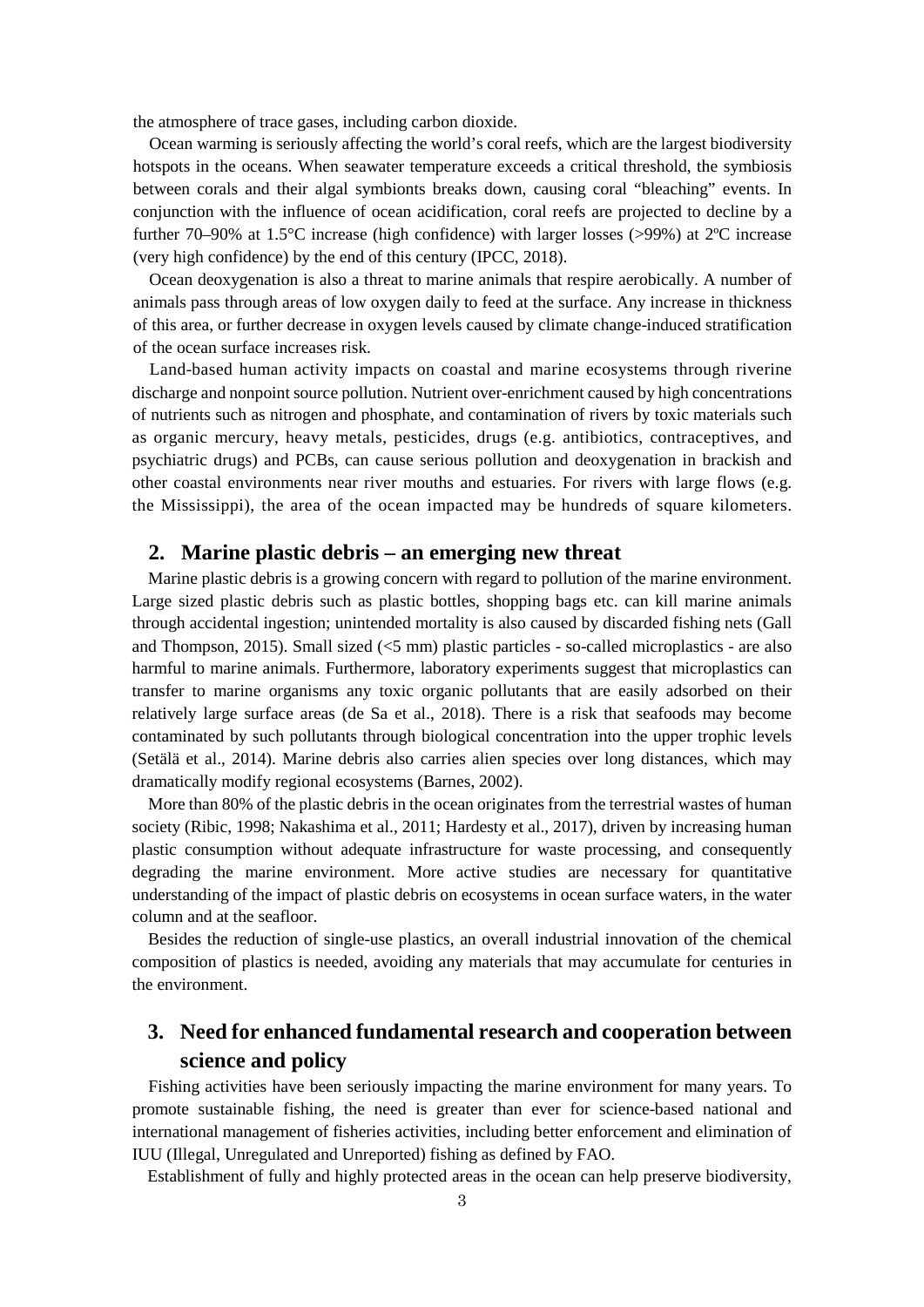habitats, and in some cases also create jobs; such areas also store carbon, allow recovery of depleted fisheries and enhance resilience to climate change. Marine Protected Areas (MPAs) are a powerful but underutilized tool to help protect ocean ecosystems and ensure sustainable development (e.g. through the Aichi and SDG targets). International and interdisciplinary efforts are needed to better understand and incorporate use of MPAs – especially fully and highly protected areas that permit none or minimal extractive activity – into climate change mitigation and adaptation planning, fishery management, and marine spatial planning.

Besides global warming, any increase in atmospheric carbon dioxide concentrations inevitably causes ocean acidification. Ocean acidification will not naturally reverse on timescales in excess of tens of thousands of years. Therefore, international efforts to reduce carbon dioxide emissions should be supported and enacted even more proactively.

The problems concerning coastal pollution in addition to plastic waste-based impacts - such as excessive nutrient inputs from land-based runoff - can be significantly reduced if basic infrastructure such as sewage treatment facilities are constructed as necessary and the use of fertilizers in agriculture is optimized by improving fertilization techniques and planting of more nutrient efficient cultivars. Fertilizer runoff can be reduced by using plantings to absorb these nutrients; this could include vegetation buffers along streams and rivers, and wetlands in estuaries and bays. However, understanding the impact of global climate change on pollutant remobilization is an urgent research priority.

In light of the increase of plastic debris pollution on a global scale, research on a variety of plastic waste-related topics should be carried out through collaboration among international scientists with diverse backgrounds, and with harmonized methodologies. More research is needed on the origin and transport of plastic waste to the ocean, its distribution once it reaches the ocean, prediction of future amounts of plastic debris and particularly its impact on ocean ecosystems, as well as methods to mitigate harmful effects on the ocean.

To realize an innovative society with minimal plastic waste pollution, new materials are needed that are degradable and which cannot accumulate in the environment. Capacity building in the collection, processing as well as recycling systems for plastic waste is necessary, thereby enhancing the cooperation of researchers, industry engineers and policy makers. Also necessary are research and development activities on designs for environmentally friendly plastic products, as well as developing materials to replace plastics in order to expedite solutions to the plastic waste problem. Progress in this issue will require a change in the attitudes and behaviors of citizens and the private and public sectors through collaboration between governments, companies, researchers and citizens. In this regard, establishment of reuse, recycling and energy efficient practices at national, city and local levels is a key approach for tackling plastic waste pollution. It is vital to enhance the capacity at city and local levels to help curtail the use of singleuse plastics, implementing the 3Rs (Reduce, Reuse, Recycle) and proper waste management through stakeholder collaboration, science-based target setting and monitoring to assess effectiveness. Enhanced collaboration and further understanding between developed and developing economies are indispensable for the effective management of the currently alarming high amount of plastic waste pollution globally.

In the future, human impacts on the marine environment are likely to increase through offshore wind farm construction, deep-sea mining and mineral resource development, the opening of the Arctic passage to shipping due to global warming, coastal development and tourism. It is the paramount role of science to serve society by providing expert, evidence-based advice before and during the development of these activities so that they do not cause unwanted impacts on the marine environment. It is also important to redouble efforts aiming to reduce stressors on coastal